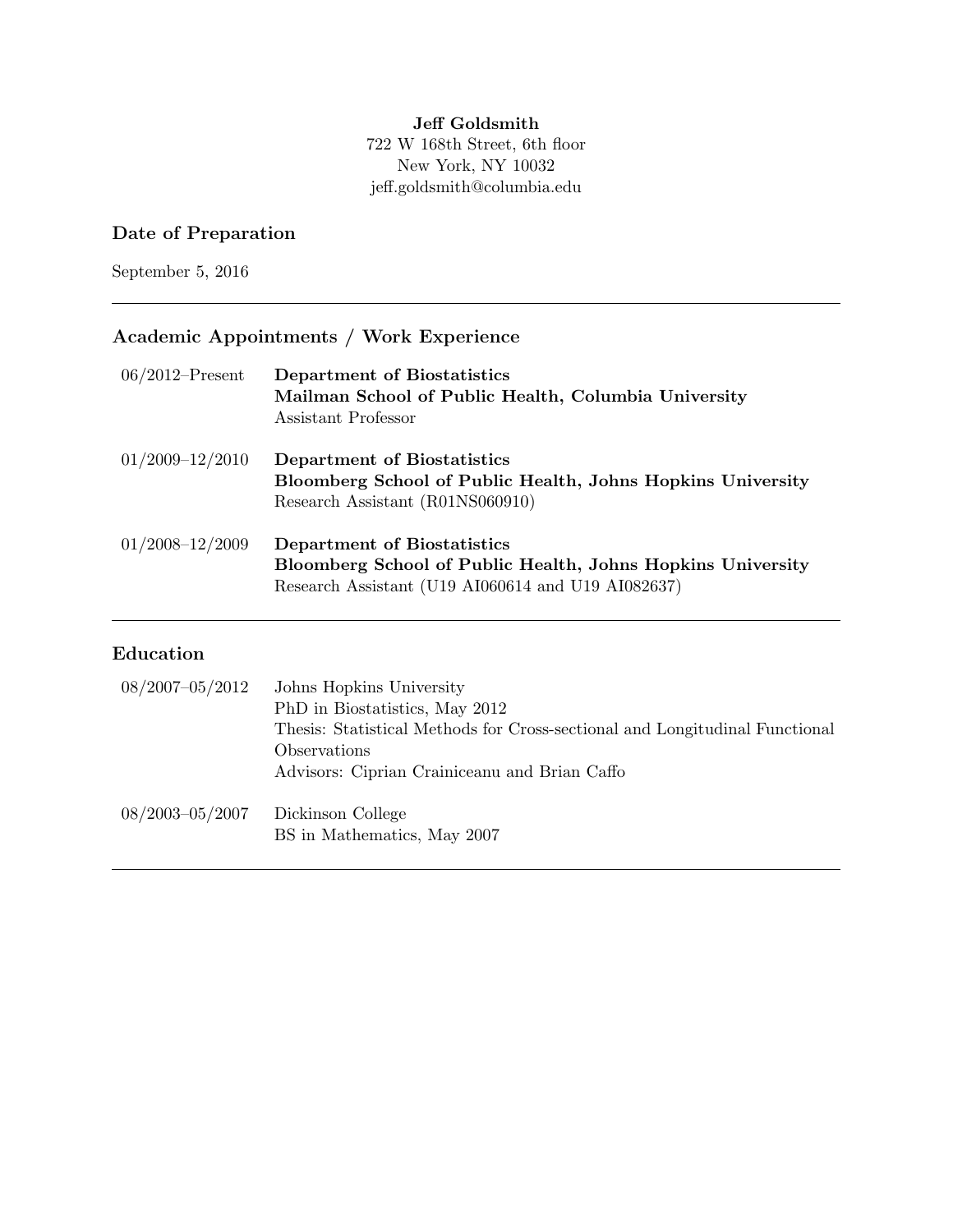## Honors

| 01/2016               | <b>Public Voices Fellow</b>                                             |
|-----------------------|-------------------------------------------------------------------------|
| 10/2013               | Calderone Junior Faculty Prize                                          |
| 05/2012               | ASA Biometrics Section Travel Award                                     |
| 12/2011               | Invited Paper in "Highlights of JCGS" Session at Interface              |
| 05/2011               | Margaret Merrell Award for Outstanding Research by a Biostatistics Doc- |
|                       | toral Student                                                           |
| 05/2011               | School-wide Teaching Assistant Recognition Award                        |
| 05/2011               | Helen Abbey Award for Excellence in Teaching                            |
| 03/2011               | <b>ENAR Distinguished Student Paper Award</b>                           |
| 05/2010               | Jane and Steve Dykacz Award for Outstanding Paper in Medical Statistics |
| 05/2009               | Nominated for School-wide Teaching Assistant Recognition Award          |
| $08/2007 - 05/2012$   | Sommer Scholar                                                          |
| 05/2007               | James Fowler Rusling Prize                                              |
| 05/2007               | Lance E. Kohlhaas Memorial Prize in Mathematics                         |
| 05/2007               | Phi Beta Kappa National Honor Society                                   |
| 05/2005               | Pi Mu Epsilon Mathematics Honor Society                                 |
| $05/2004$ , $05/2005$ | Caroline Hatton Clark Mathematics Scholarship                           |
| $08/2003 - 05/2007$   | John Dickinson Scholar                                                  |
| 05/2002               | National Merit Scholar                                                  |
|                       |                                                                         |

# Professional Organizations, Societies, and Service

#### Memberships and Positions

| $10/2010$ –Present  | ENAR, Member |
|---------------------|--------------|
| $08/2009 -$ Present | ASA, Member  |

### **EDITORIAL**

| $12/2015$ -Present  | Associate Editor, Journal of the American Statistical Association (Applica-<br>tions and Case Studies)                                                                                                                                                                                                                                                                                                                                                                                                                                                                                                                                                                                                                                                                                                                                                                                                                                                                           |
|---------------------|----------------------------------------------------------------------------------------------------------------------------------------------------------------------------------------------------------------------------------------------------------------------------------------------------------------------------------------------------------------------------------------------------------------------------------------------------------------------------------------------------------------------------------------------------------------------------------------------------------------------------------------------------------------------------------------------------------------------------------------------------------------------------------------------------------------------------------------------------------------------------------------------------------------------------------------------------------------------------------|
| $08/2012 - 03/2015$ | Consulting Editor in Statistics, Journal of Cardiovascular Pharmacology                                                                                                                                                                                                                                                                                                                                                                                                                                                                                                                                                                                                                                                                                                                                                                                                                                                                                                          |
| Referee             | Advances in Statistical Analysis, American Journal of Public Health, Annals<br>of Applied Statistics, Australian & New Zealand Journal of Statistics, Bioin-<br>formatics, Biometrics, Biometrika, Biostatistics, Chemometrics, Chemomet-<br>rics and Intelligent Laboratory Systems, CRC Press (Book review), Econo-<br>metrics and Statistics, IEEE/AMC Transactions on Computational Biology<br>and Bioinformatics, International Journal of Biostatistics, Journal of the<br>American Statistical Association, Journal of Computational and Graphical<br>Statistics, Journal of Multivariate Analysis, Journal of the Royal Statistical<br>Society (Series A, B & C), Journal of Statistical Computation and Simula-<br>tion, Journal of Statistical Planning and Inference, Journal of Science and<br>Medicine in Sport, Pediatric Obesity, PLOS One, R Journal, Scandinavian<br>Journal of Statistics, Statistica Sinica, Statistical Modeling, Statistics in<br>Medicine. |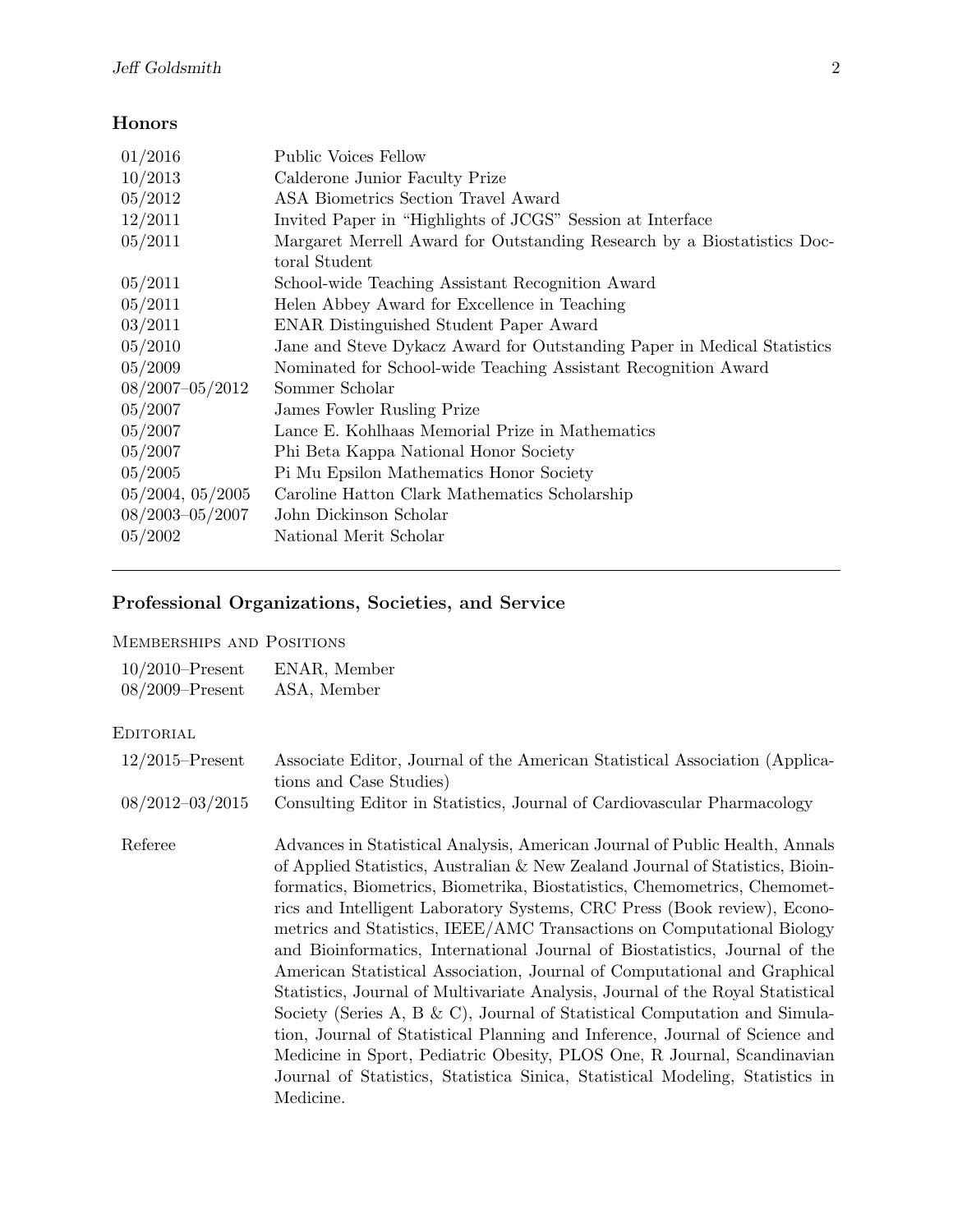# Departmental and University Committees

| $08/2015$ –Present  | Member, Curriculum Committee, Department of Biostatistics             |
|---------------------|-----------------------------------------------------------------------|
| $08/2014$ -Present  | Member, Faculty Recruitment Advisory Committee, Department of Bio-    |
|                     | statistics                                                            |
| $08/2014$ -Present  | Member, Research Advisory Committee, Department of Biostatistics      |
| $08/2014 - 05/2015$ | Co-Organizer, Levin Lecture Series, Department of Biostatistics       |
| $10/2014 - 06/2015$ | Co-Director, Global Research Analytics for Population Health (GRAPH), |
|                     | Mailman School of Public Health                                       |
| $12/2012$ –Present  | Member, Doctoral Admissions Committee, Department of Biostatistics    |
|                     |                                                                       |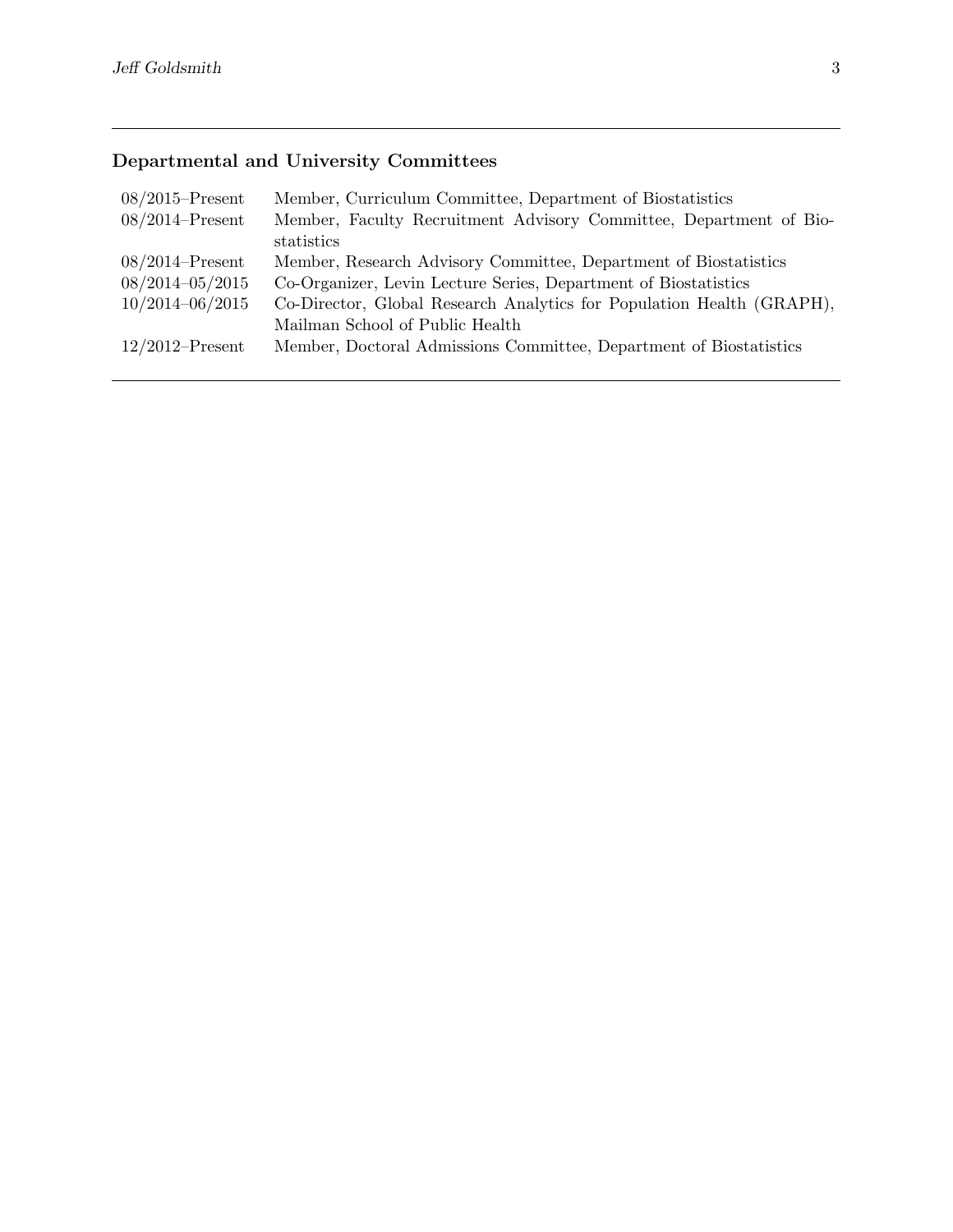# Fellowship and Grant Support

### PRESENT SUPPORT

| $07/2016 - 07/2021$ | R01, NIH / NINDS (Goldsmith)                                                |
|---------------------|-----------------------------------------------------------------------------|
|                     | Functional data analytics for kinematic assessments of motor control        |
|                     | Principal Investigator                                                      |
|                     | \$1,229,375                                                                 |
| $09/2015 - 05/2019$ | R01 AG049970, NIH / NIA (Lovasi)                                            |
|                     | Communities Designed to Support Cardiovascular Health for Older Adults      |
|                     | Co-Investigator                                                             |
|                     | Year 1: \$397,707                                                           |
| $06/2015 - 06/2017$ | R21 EB018917, NIH / NIBIB (Goldsmith)                                       |
|                     | Generalized, multilevel functional response models applied to accelerometer |
|                     | data                                                                        |
|                     | Principal Investigator                                                      |
|                     | Total: \$248,500 (DC)                                                       |
| $09/2014 - 07/2019$ | R01 HL123407, NIH / NHLBI (Crainiceanu)                                     |
|                     | Statistical methods for biosignals with varying domains                     |
|                     | Subcontract Principal Investigator                                          |
|                     | Years 1 and 2: Prime \$555,800, Subcontract \$94,500                        |
| $09/2014 - 05/2016$ | R21 AG046703, NIH / NIA (Maurer)                                            |
|                     | Can Ventricular Assist Devices Reverse the Frailty Phenotype                |
|                     | Co-Investigator                                                             |
|                     | Years 1 and 2: \$345,818                                                    |
| $07/2014 - 07/2016$ | McDonnel Foundation (Kitago)                                                |
|                     | Augmenting spontaneous recovery with robotic arm therapy and non-           |
|                     | invasive brain stimulation                                                  |
|                     | Co-Investigator                                                             |
|                     | Total: \$231,618                                                            |
| $04/2012 - 04/2016$ | R01 NS078419, NIH / NINDS (Ottman)                                          |
|                     | Psychosocial Impact of Genetics in Epilepsy                                 |
|                     | Co-Investigator                                                             |
|                     | Total Project: \$723,956                                                    |
| $09/2010 - 04/2020$ | K24 AG036778, NIH / NIA (Maurer)                                            |
|                     | Midcareer Mentoring Award for Patient Oriented Research In Geriatric Car-   |
|                     | diology                                                                     |
|                     | Co-Investigator                                                             |
|                     | Total Project: \$291,775                                                    |
| $11/1998 - 07/2019$ | P50 ES009600, NIH / NIEHS (Perera)                                          |
|                     | The Columbia Center for Children's Environmental Health                     |
|                     | Co-Investigator                                                             |
|                     | Current Year: \$723,269                                                     |

Pending Support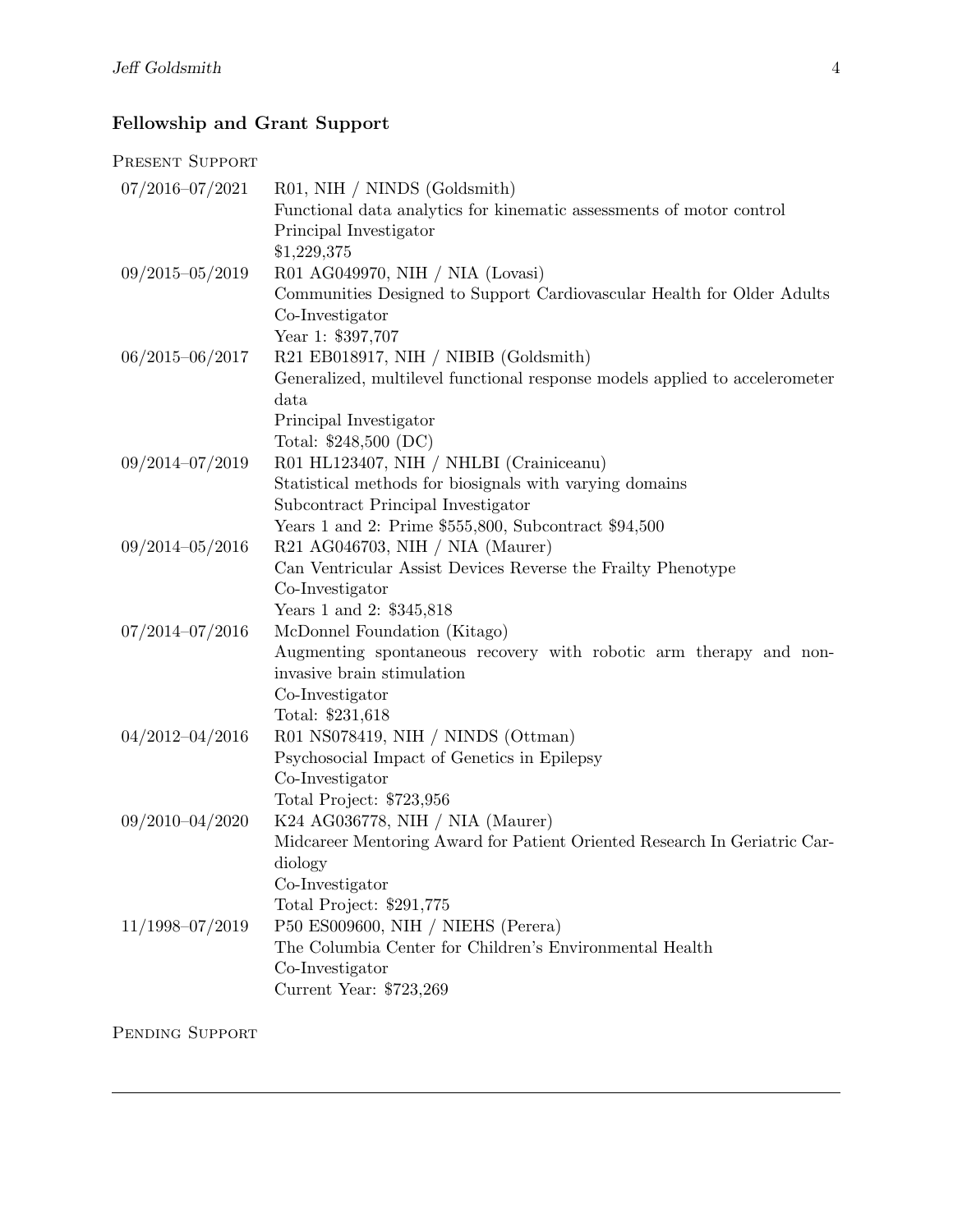# Teaching Experience and Responsibilities

### SPECIFIC COURSES

| Spring 2016 | Linear Regression Models (43 enrolled students)  |
|-------------|--------------------------------------------------|
| Spring 2015 | Linear Regression Models (55 enrolled students)  |
| Summer 2015 | Applied Regression II (6 enrolled students)      |
| Spring 2014 | Categorical Data Analysis (15 enrolled students) |
| Spring 2014 | Linear Regression Models (34 enrolled students)  |
| Spring 2013 | Categorical Data Analysis (16 enrolled students) |
| Spring 2013 | Linear Regression Models (17 enrolled students)  |

#### GENERAL TEACHING ACTIVITIES

| Summer 2014        | Grant Mentor, Columbia Summer Research Institute                                   |
|--------------------|------------------------------------------------------------------------------------|
| Summer 2014        | Undergraduate Mentor, Columbia Summer Institute for Training in Bio-<br>statistics |
| Summer 2014        | Undergraduate Mentor, Biostatistics Enrichment Summer Training Diversity           |
|                    | Program                                                                            |
| Spring 2014        | ENAR Short Course (Functional Data Analysis: Techniques and Applica-               |
|                    | tions)                                                                             |
| Summer 2013        | Grant Mentor, Columbia Summer Research Institute                                   |
| $08/2013$ -Present | Biostatistics Faculty Liason, Columbia University Biostatistics and Epidemi-       |
|                    | ology Digital Education (CUBED) Masters program                                    |
| $01/2013$ -Present | Co-founder and Director, Functional Data Analysis Working Group                    |
|                    | (FDAWG)                                                                            |

### PhD / Master's Trainees

| $2018$ (Expected) | Daniel Backenroth (PhD in Biostatistics)                            |
|-------------------|---------------------------------------------------------------------|
| $2018$ (Expected) | Jihui Lee (PhD in Biostatistics)                                    |
| $2017$ (Expected) | Yakuan Chen (PhD in Biostatistics)                                  |
| 2016              | Yuexia Mei (Master's in Biostatistics, Theory and Methods)          |
| 2016              | Hanwei Yue (Master's in Biostatistics, Theory and Methods)          |
| 2015              | Xinyue Liu (Master's in Biostatistics, Theory and Methods)          |
| 2015              | Xiaoqi Lu (Master's in Biostatistics, Theory and Methods)           |
| 2015              | Yao Ma (Master's in Biostatistics, Theory and Methods)              |
| 2015              | Tianyi Sun (Master's in Biostatistics, Theory and Methods)          |
| 2015              | Julia Wrobel (Master's in Biostatistics, Theory and Methods)        |
| 2014              | Xinyu Hu (Master's in Biostatistics, Theory and Methods)            |
| 2014              | Zhi Pan (Master's in Biostatistics, Theory and Methods)             |
| 2014              | Guangwei Qui (Master's in Biostatistics, Theory and Methods)        |
| 2014              | Wenxi Tang (Master's in Biostatistics, Theory and Methods)          |
| 2014              | Madeline Vossbrinck (Master's in Biostatistics, Theory and Methods) |
|                   |                                                                     |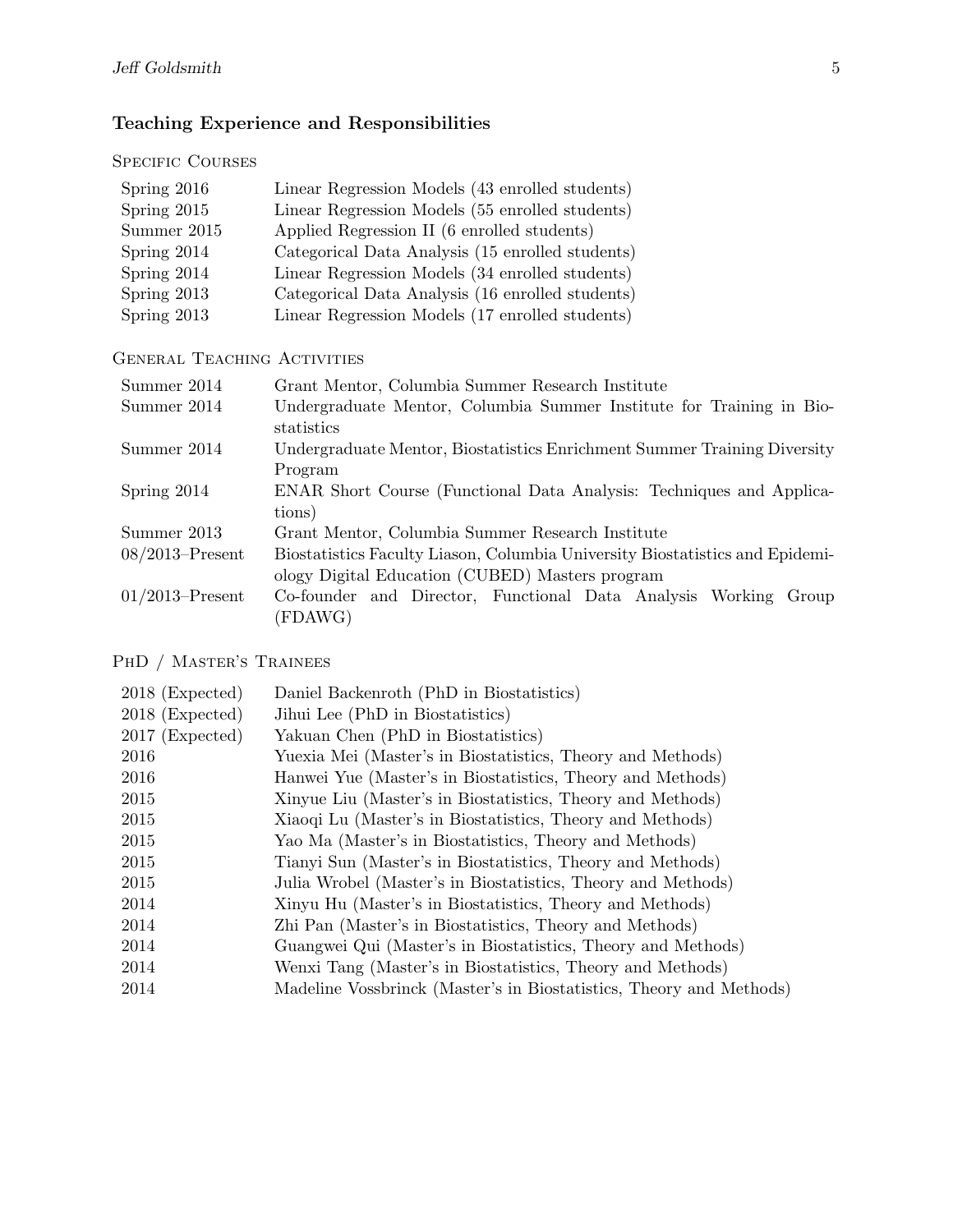| PHD EXAMINATION, ADVISORY, AND DEFENSE COMMITTEES |  |  |
|---------------------------------------------------|--|--|
|                                                   |  |  |

| $2017$ (Expected) | Sharifa Barracks (DrPH; Oral examination)                |
|-------------------|----------------------------------------------------------|
| $2017$ (Expected) | Yakuan Chen (Oral examination)                           |
| 2014              | Tianle Chen (Dissertation Defense)                       |
| 2014              | Xiaochen Cai (Oral Examination and Dissertation Defense) |
| 2013              | Adam Ciarleglio (Dissertation Defense)                   |

#### Publications

Original, Peer Reviewed Articles

- S. T. Sorge, D. C. Hesdorffer, J. C. Phelan, M. R. Winawer, S. Shostak, J. Goldsmith, W. K. Chung, R. Ottman (Accepted). Genetic causal attribution and depression in multiplex epilepsy families. Epilepsia.
- A. Castano, M. Haq, D. Narotsky, J. Goldsmith, R. L. Weinberg, R. Morgenstern, T. Pozniakoff, F. L. Ruberg, E. J. Miller, J. L. Berk, A. Dispenzieri, M. Grogan, G. Johnson, S. Bokhari, and M. S. Maurer (Accepted). Multicenter Experience of Planar Technetium Pyrophosphate Cardiac Imaging: Does Preferential Cardiac Uptake Predict Survival in Patients with ATTR Cardiac Amyloidosis? JAMA Cardiology.
- P. Reiss, J. Goldsmith, H. Shang, and T. Ogden (Accepted). Methods for scalar-on-function regression. International Statistical Review.
- A. Wong, J. Goldsmith, and J. Krakauer (Accepted). A motor planning stage represents the shape of upcoming movement trajectories. Journal of Neurophysiology.
- M. Abdalla, J. Goldsmith, P. Muntner, K. M. Diaz, K. Reynolds, J. E. Schwartz, D. Shimbo, (Accepted). Is Isolated Nocturnal Hypertension a Reproducible Phenotype? American Journal of Hypertension.
- J. Gertheiss, J. Goldsmith, and A.-M. Staicu (2017). A note on modeling sparse exponentialfamily functional response curves. *Computational Statistics and Data Analysis*, **105** 46-52.
- J. Goldsmith, X. Liu, J. S. Jacobson and A. Rundle (2016). New insights into activity patterns in children, found using functional data analyses. Medicine  $\mathcal C$  Science in Sports  $\mathcal C$ Exercise, 48 1723-1729.
- J. Wrobel, S.-Y. Park, A.-M. Staicu, and J. Goldsmith (2016). Interactive Graphics for Functional Data Analyses. Stat, 5 108-118. [Article selected as "Exemplar paper"]
- Y. Chen, J. Goldsmith, and T. Ogden (2016). Variable Selection in Function-on-Scalar Regression. Stat, 5 88-101.
- J. Goldsmith, T. Kitago (2016). Assessing Systematic Effects of Stroke on Motor Control using Hierarchical Function-on-Scalar Regression. Journal of the Royal Statistical Society: Series C, 65 215-236.
- C. B. Caminiti, D. C. Hesdorffer, S. Shostak, J. Goldsmith, S. T. Sorge, M. R. Winawer, J. C. Phelan, W. K. Chung, and R. Ottman (2016). Parents interest in genetic testing of their offspring in multiplex epilepsy families. Epilepsia, 57 279-287
- K. M. Diaz, D. J Krupka, M. J. Chang, J. A. Schaffer, Y. Ma, J. Goldsmith, J. E. Schwartz, K. W. Davidson (2016). Validation of the Fitbit One for physical activity measurement at an upper torso attachment site. BMC Research Notes, 9 213.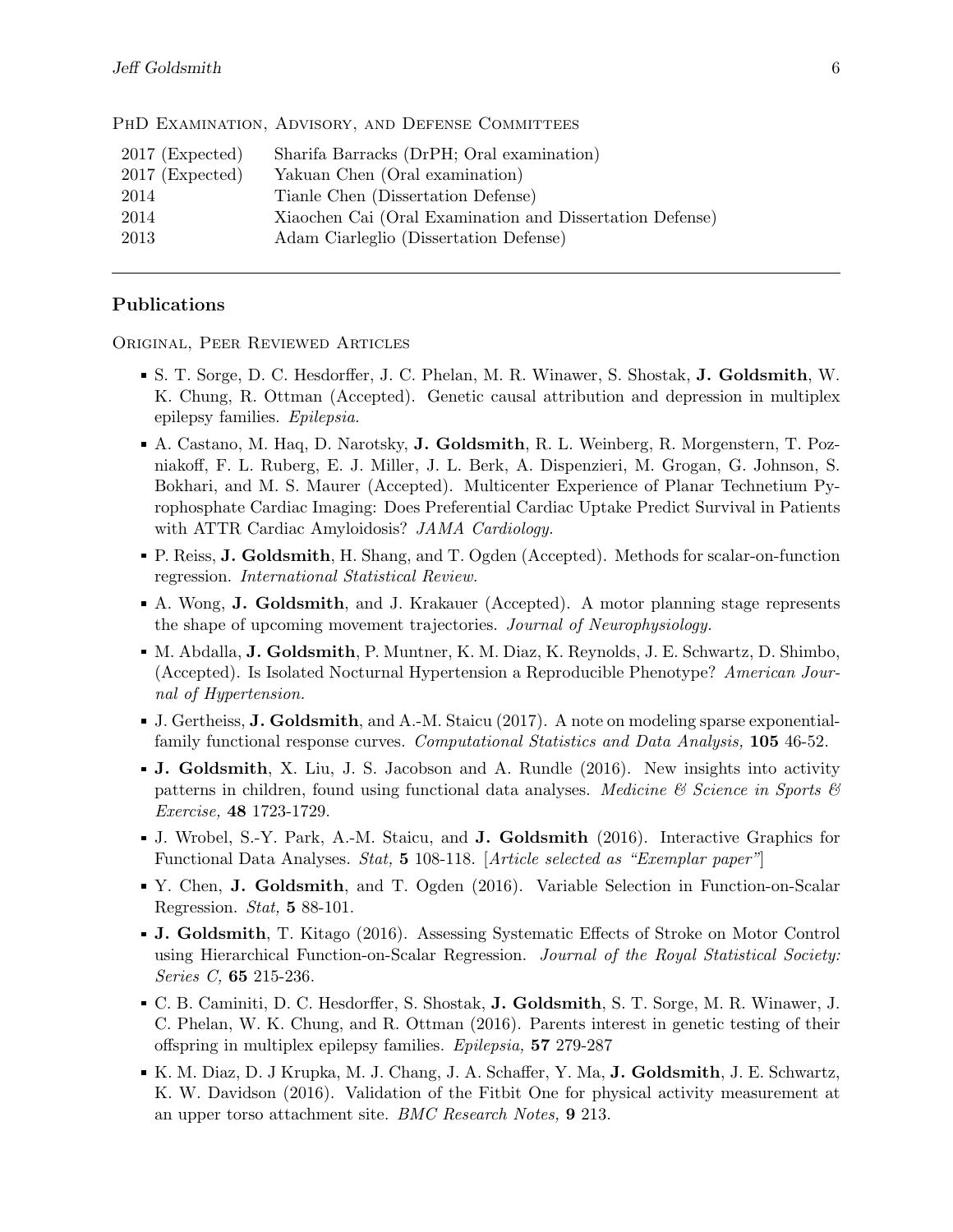- T. Kitago<sup>†</sup>, **J. Goldsmith**<sup>†</sup>, M. Harran, L. Kane, J. Berard, S. Huang, S. Ryan, P. Mazzoni, J. Krakauer, and V. Huang (2015). Robotic therapy for chronic stroke: general recovery of impairment or improved task-specific skill? Journal of Neurophysiology, 114 1885-1894
- J. Goldsmith, V. Zipunnikov, J. A. Schrack (2015). Generalized Multilevel Functional-on-Scalar Regression and Principal Component Analysis. Biometrics, 71 344-353.
- U. B. Schambra, J. Goldsmith, H. M. Schambra, K. Nunleya, S. Harirforoosh, Y. Liu , S. S. Moy (2015). Low and moderate prenatal ethanol exposure of mice during gastrulation or neurulation delays neurobehavioral development. Neurotoxicology & Teratology, 51 1-11
- K. M. Diaz, D. J Krupka, M. J. Chang, J. Peacock, Y. Ma, J. Goldsmith, J. E. Schwartz, K. W. Davidson (2015). Fitbit: An accurate and reliable device for wireless physical activity tracking. International Journal of Cardiology, 185 138-140.
- C. Wang, S. Vine, A. Hsiao, A. Rundle, and **J. Goldsmith** (2015). Weight-Related Behaviors When Children are in School Versus on Summer Breaks: Does Income Matter? *Journal of* School Health, 85 458-466.
- M. Sabatello, J. Phelan, D. Hesdorffer, S. Shostak, J. Goldsmith, S. Sorge, M. Winawer, W. Chung, R. Ottman (2015). Genetic Causal Attribution of Epilepsy and its Implications for Felt Stigma. Epilepsia, 56 1542-1550.
- J. Goldsmith, L. Huang, C. M. Crainiceanu (2014). Smooth Scalar-on-Image Regression via Spatial Bayesian Variable Selection. Journal of Computational and Graphical Statistics, 23 46-64.
- J. Goldsmith, F. Scheipl (2014). Estimator Selection and Combination in Scalar-on-Function Regression. Computational Statistics and Data Analysis, 70 362–372.
- J. A. Schrack, V. Zipunnikov, J. Goldsmith, J. Bai, E. M. Simonsick, C. M. Crainiceanu, L. Ferrucci (2014). Assessing the "Physical Cliff": Detailed Quantification of Aging and Physical Activity. Journal of Gerontology: Medical Sciences, 69 973-979. [Article selected as "Editor's Choice"]
- J. A. Schrack, V. Zipunnikov, J. Goldsmith, K. Bandeen-Roche, C. M. Crainiceanu, L. Ferrucci (2014). Estimating Energy Expenditure from Heart Rate in Older Adults: a Case for Calibration. PLoS One, 9 1-9.
- S. Vullaganti, J. Goldsmith, S. Teruya, J. Alvarez, S. Helmke, M. Maurer (2014). Cardiovascular effects of hemoglobin response in patients receiving epoetin alfa and oral iron in heart failure with a preserved ejection fraction. *Journal of Geriatric Cardiology*, 11 100-105.
- B. Swihart, J. Goldsmith, C. M. Crainiceanu (2014). Restricted Likelihood Ratio Tests for Functional Effects in the Functional Linear Model. Technometrics, 56 483-493.
- J. O. Okeke, V. E. Tangel, S. T. Sorge, D. C. Hesdorffer, M. R. Winawer, J. Goldsmith, J. Phelan, W. Chung, S. Shostak, R. Ottman (2014). Genetic Testing Preferences in Families Containing Multiple Individuals with Epilepsy. Epilepsia, 55 1705-1713.
- N. Cyrille, J. Goldsmith, J. Alvarez, M. S. Maurer (2014). Prevalence and Prognostic Significance of Low QRS Voltage Among the Three Main Types of Cardiac Amyloid. American Journal of Cardiology, 114 1089-1093
- R. T. Shinohara, E. M. Sweeny, J. Goldsmith, N. Shiee, F. J. Mateen, P. A. Calabresi, S. Jarso, D. L. Pham, D. S. Reich, C. M. Crainiceanu (2014). Statistical Normalization Techniques for Magnetic Resonance Imaging. NeuroImage: Clinical, 6 9-19.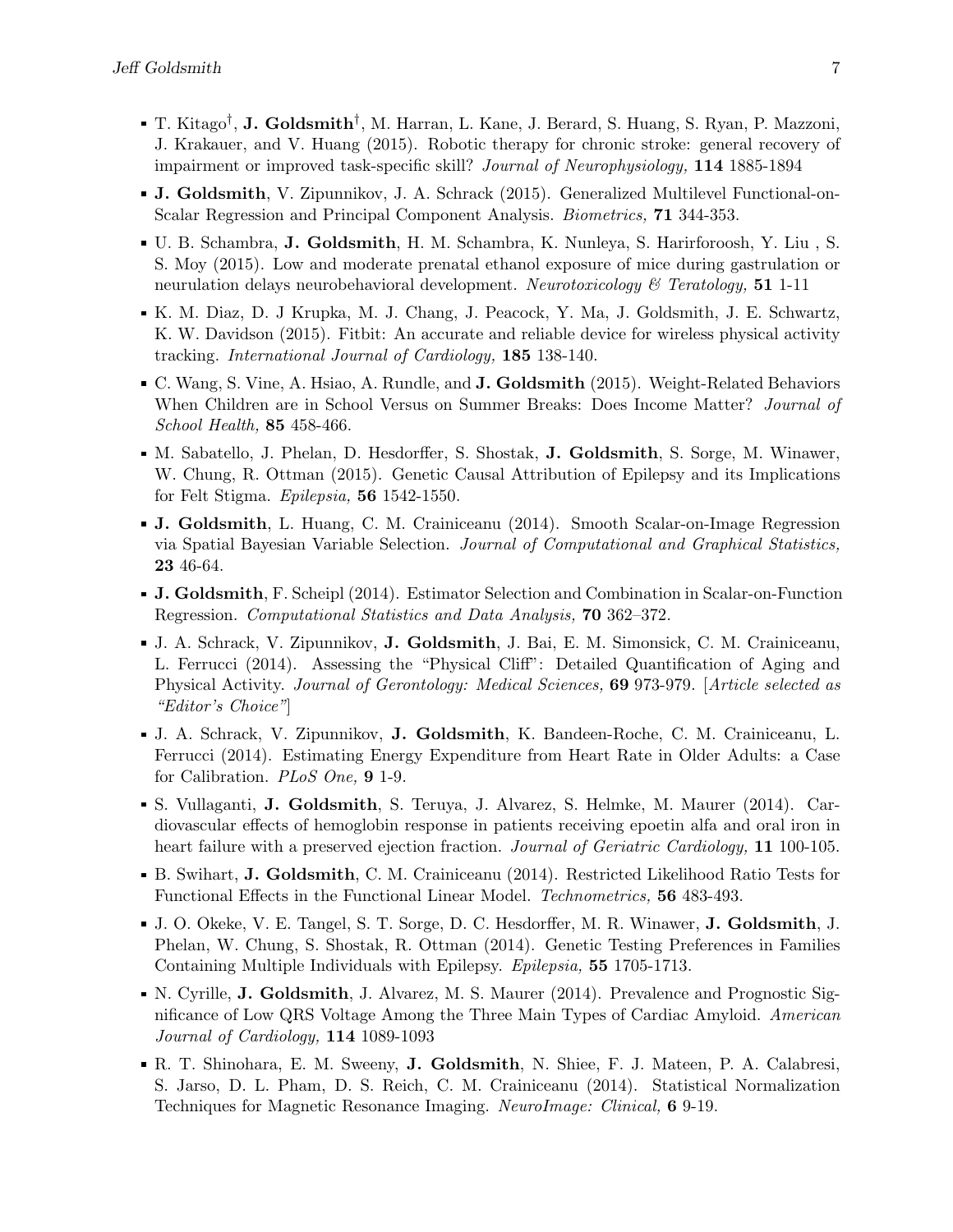- J. Goldsmith, S. Greven, C. M. Crainiceanu (2013). Corrected Confidence Bands for Functional Data Using Principal Components. Biometrics, 69 41–51.
- J. Gertheiss, J. Goldsmith, C. M. Crainiceanu, S. Greven (2013). Longitudinal Scalar-on-Functions Regression with Application to Tractography Data. Biostatistics, 14 447–461.
- H. Sørensen, J. Goldsmith, L. Sangalli (2013). An Introduction with Medical Applications to Functional Data Analysis. Statistics in Medicine, 32 5222-5240
- L. Huang, J. Goldsmith, P. T. Reiss, D. S. Reich, C. M. Crainiceanu (2013). Bayesian Scalar-on-Image Regression with Application to Association Between Intracranial DTI and Cognitive Outcomes. NeuroImage, 83 210–223.
- F. J. Leyva, R. P. Bakshi, E. J. Fuchs, L. Li, B. S. Caffo, J. Goldsmith, Y. Du, J. P. Leal, L. A. Lee, M. S. Torbenson, C. W. Hendrix (2013). Iso-osmolar enemas demonstrate preferential gastrointestinal distribution, safety, and acceptability compared with hyper- and hypo-osmolar enemas as a potential delivery vehicle for rectal microbicides. AIDS Research and Human Retroviruses, 29 1487–1495.
- T. Shinohara, J. Goldsmith, F. Mateen, D. S. Reich, C. M. Crainiceanu (2012). Predicting Breakdown of the Blood-Brain Barrier in Multiple Sclerosis without Contrast Agents. American Journal of Neuroradiology, 33 1586–1590.
- J. Goldsmith, C. M. Crainiceanu, B. S. Caffo, D. S. Reich (2012). Longitudinal Penalized Functional Regression for Cognitive Outcomes on Neuronal Tract Measurements. Journal of the Royal Statistical Society: Series C, 61 453–469.
- J. Bai, J. Goldsmith, B. S. Caffo, T. Glass, C. M. Crainiceanu (2012). Movelets: A Dictionary of Movement. Electronic Journal of Statistics, 6 559–578.
- N. Louissaint, S. Nimmagadda, E. Fuchs, R. Bakshi, Y. Cao, L. Lee, J. Goldsmith, B. S. Caffo, Y. Du, K. King, F. Menendez, M. Torbenson, R. Wahl, C. W. Hendrix (2012). Distribution of Cell-free and Cell-associated HIV Surrogates in the Colon Following Simulated Receptive Anal Intercourse in Men Who Have Sex With Men. Journal of Acquired Immune Deficiency Syndromes, Basic and Translational Science, 59(1) 10–17.
- N. Louissaint, S. Nimmagadda, R. Bakshi, Y. Du, K. Macura, K. King, R. Wahl, J. Goldsmith, B. S. Caffo, Y.-J. Cao, J. Anderson, E. Fuchs, C. W. Hendrix. Distribution of Cell-free and Cell-associated HIV Surrogates in the Female Genital Tract following Simulated Vaginal Intercourse (2012). Journal of Infectious Diseases, 205(5) 725–732.
- J. Goldsmith, B. S. Caffo, C. M. Crainiceanu, Y. Du, D. S. Reich, C. W. Hendrix (2011). Non-linear Tube Fitting for the Analysis of Anatomical and Functional Structures. Annals of Applied Statistics, 5 337–363.
- J. Goldsmith, J. Bobb, C. M. Crainiceanu, B. S. Caffo, D. S. Reich (2011). Penalized Functional Regression. Journal of Computational and Graphical Statistics, 20 830–851.
- J. Goldsmith, C. M. Crainiceanu, B. S. Caffo, D. S. Reich (2011). Penalized Functional Regression Analysis of White-Matter Tract Profiles in Multiple Sclerosis. NeuroImage, 57 431–439.
- J. Goldsmith, M. P. Wand, C. M. Crainiceanu (2011). Functional Regression via Variational Bayes. Electronic Journal of Statistics, 5 572–602.
- C. M. Crainiceanu, J. Goldsmith (2010). Bayesian Functional Data Analysis Using Win-BUGS. Journal of Statistical Software, 32 1– 33.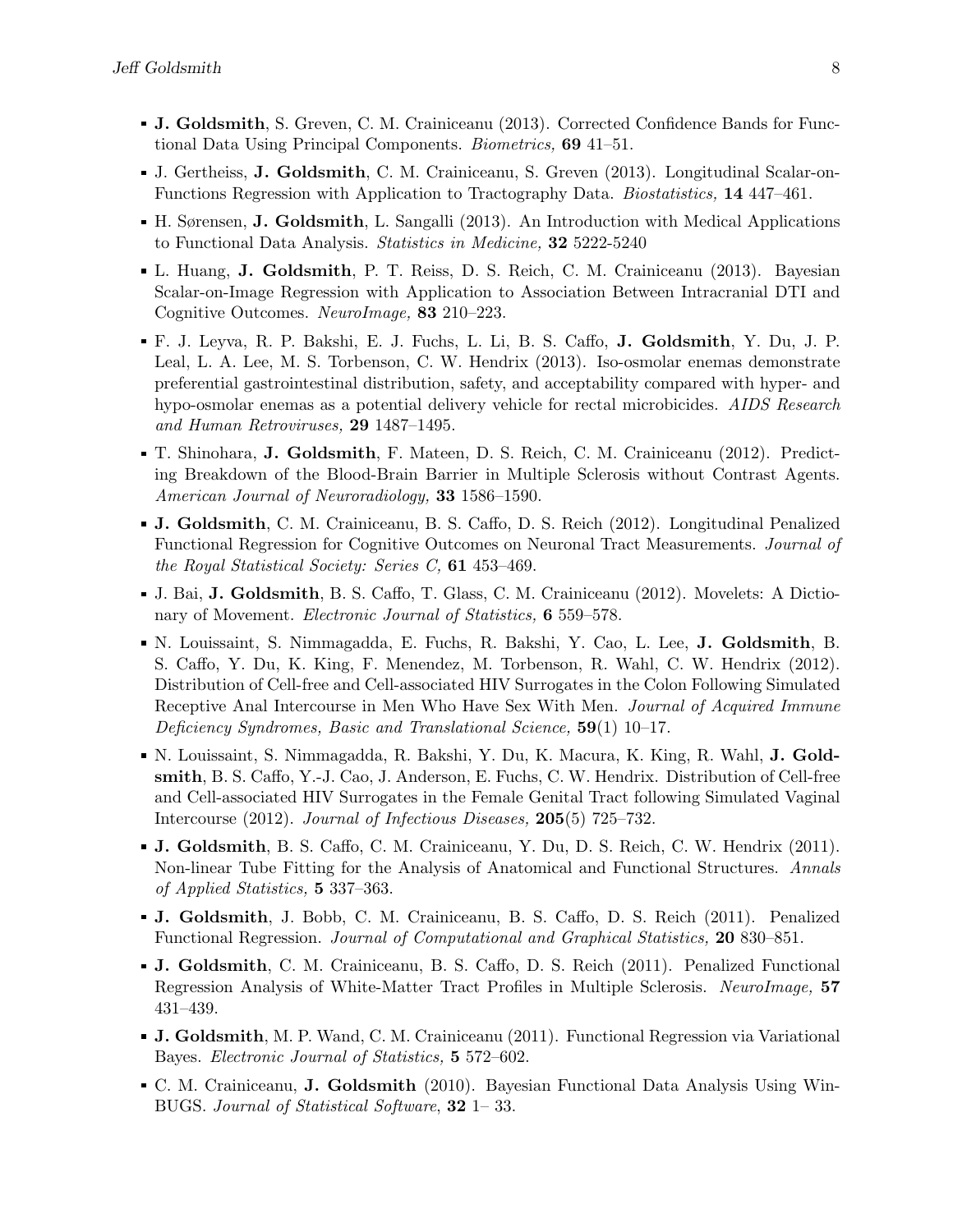J. Goldsmith, L. Koss (2009). Dynamical properties of the derivative of the Weierstrass elliptic function. Involve, 2 267-288.

#### Reviews and Editorials

- G. Lovasi, J. Goldsmith, (In Press). Invited commentary: Taking advantage of time-varying neighborhood environments. American Journal of Epidemiology.
- J. Goldsmith, (2014). Review of "Analysis of Variance for Functional Data" by J-T Zhang. Journal of the American Statistical Association, 109 449.

#### **SOFTWARE**

- C. Crainiceanu, P. Reiss, J. Goldsmith, L. Huang, L. Huo, and F. Scheipl, (2012). refund: Regression with Functional Data. R package version 0.1-6, available on CRAN.
- J. Wrobel and J. Goldsmith, (2015). refund.shiny: Interactive plotting for functional data analyses. R package version 0.1, available on CRAN.

#### Presentations

- "Variable Selection for the Concurrent Functional Linear Model" JSM, Chicago, topic contributed. (08/2016)
- Discussion on "Statistical Analysis of Wearable Sensor Data To Understand Human Movement and Activity", IBC, Victoria, British Columbia, invited. (06/2016)
- "Variable Selection for the Concurrent Functional Linear Model" ICSA, Atlanta, invited. (06/2016)
- "Kinematic data in motor control experiments" ENAR 2016, Austin, invited. (03/2016)
- "Kinematic data in motor control experiments" Department of Biostatistics, University of Texas Health Science Center at Houston. (02/2016)
- "Variable Selection for the Concurrent Functional Linear Model" ERCIM, London, invited. (12/2015)
- "Generalized Multilevel Functional-on-Scalar Regression and PCA" Department of Bioinformatics, Columbia University. (12/2015)
- "Kinematic data in motor control experiments" Department of Biostatistics, University of Washington. (10/2015)
- "Generalized Multilevel Functional-on-Scalar Regression and PCA + Visualization." JSM 2015, Seattle. (07/2015)
- "Kinematic data in motor control experiments + Visualization." ISI WSC 2015, Rio de Janiero. (07/2015)
- "Generalized Multilevel Functional-on-Scalar Regression and PCA + Visualization." ISI WSC 2015, Rio de Janiero. (07/2015)
- "Generalized Multilevel Functional-on-Scalar Regression and PCA + Visualization." BIRS Workshop, Banff. (07/2015)
- "Generalized Multilevel Functional-on-Scalar Regression and PCA." ENAR 2015, Miami, invited. (03/2015)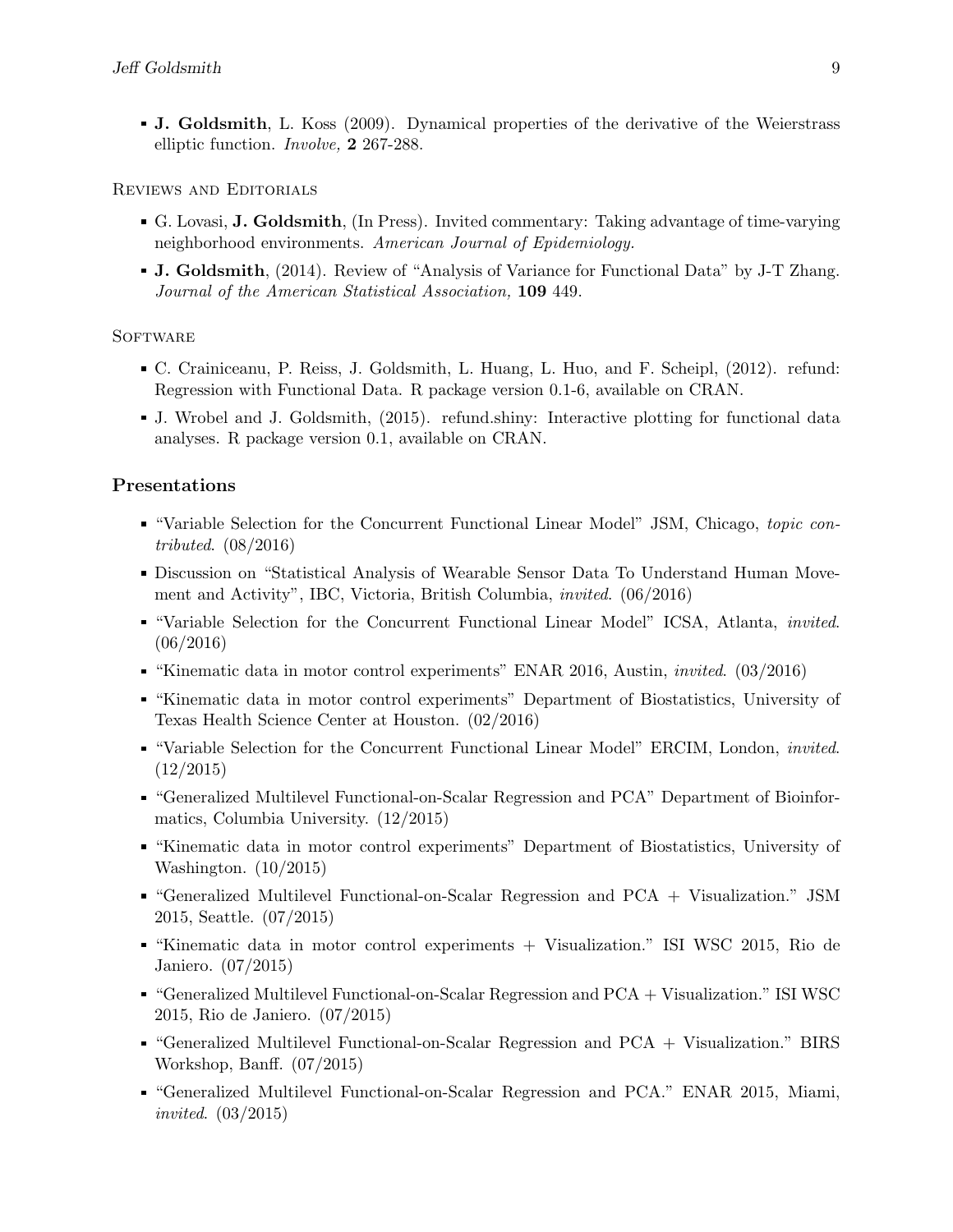- "Generalized Multilevel Functional-on-Scalar Regression and PCA." ERCIM, Pisa, invited. (12/2014)
- "Using Functional Data Methods to Assess Covariate Effects on Daily Activity Patterns." Gerontological Society of America Annual Meeting, Washington DC. invited symposium. (11/2014)
- "Generalized Multilevel Functional-on-Scalar Regression and PCA." Department of Biostatistics, University of Minnesota. (09/2014)
- "Smooth Scalar-on-Image Regression via Spatial Bayesian Variable Selection". JSM 2014, Boston, topic contributed. (08/2014)
- "Generalized Multilevel Functional-on-Scalar Regression and Principal Component Analysis." Department of Statistics, University of Pennsylvania. (04/2014)
- "Assessing Systematic Effects of Stroke on Motor Control using Hierarchical Function-on-Scalar Regression." Department of Statistics, Columbia University. (03/2014)
- "Assessing Systematic Effects of Stroke on Motor Control using Hierarchical Function-on-Scalar Regression." ENAR 2014, Baltimore, invited. (03/2014)
- "Corrected Confidence Intervals for Functional Data Using Principal Components." ERCIM, London, invited. (12/2013)
- "Assessing Systematic Effects of Stroke on Motor Control using Hierarchical Function-on-Scalar Regression." ERCIM, London, invited. (12/2013)
- "Bayesian Penalized Function-on-Scalar Regression for Longitudinal Accelerometry Data." Division of Biostatistics in the Department of Psychiatry, Columbia University. (09/2013)
- "Assessing Systematic Effects of Stroke on Motor Control using Hierarchical Function-on-Scalar Regression." Department of Biostatistics, Johns Hopkins University. (09/2013)
- "Assessing Systematic Effects of Stroke on Motor Control using Hierarchical Function-on-Scalar Regression." Department of Statistics, Seoul National University. (08/2013)
- "Estimating Energy Expenditure from Heart Rate and Activity Counts: a Bayesian Approach." IASC Seoul, South Korea, invited. (08/2013)
- "Assessing Systematic Effects of Stroke on Motor Control using Hierarchical Function-on-Scalar Regression." JSM, Montreal, Topic Contributed. (08/2013)
- "Estimating Energy Expenditure from Heart Rate and Activity Counts: a Bayesian Approach." ICAMPAM, Amherst, MA, invited. (06/2013)
- "Bayesian Penalized Function-on-Scalar Regression for Longitudinal Accelerometry Data." SRCOS, Nashville, TN, invited. (06/2013)
- "Smooth Scalar-on-Image Regression." University of Miami Spatial Statistics Conference, Miami, FL, invited. (12/2012)
- "Longitudinal Penalized Functional Regression." Annual Conference of the German and Austrian Statistical Associations, Vienna, Austria, invited. (09/2012)
- "A Modular Approach to Functional Regression". Annual Conference of the International Society for Clinical Biostatistics, Bergen, Norway, invited. (08/2012)
- "Fast Joint Functional Regression Modeling via Variational Bayes". JSM 2012, San Diego, invited. (07/2012)